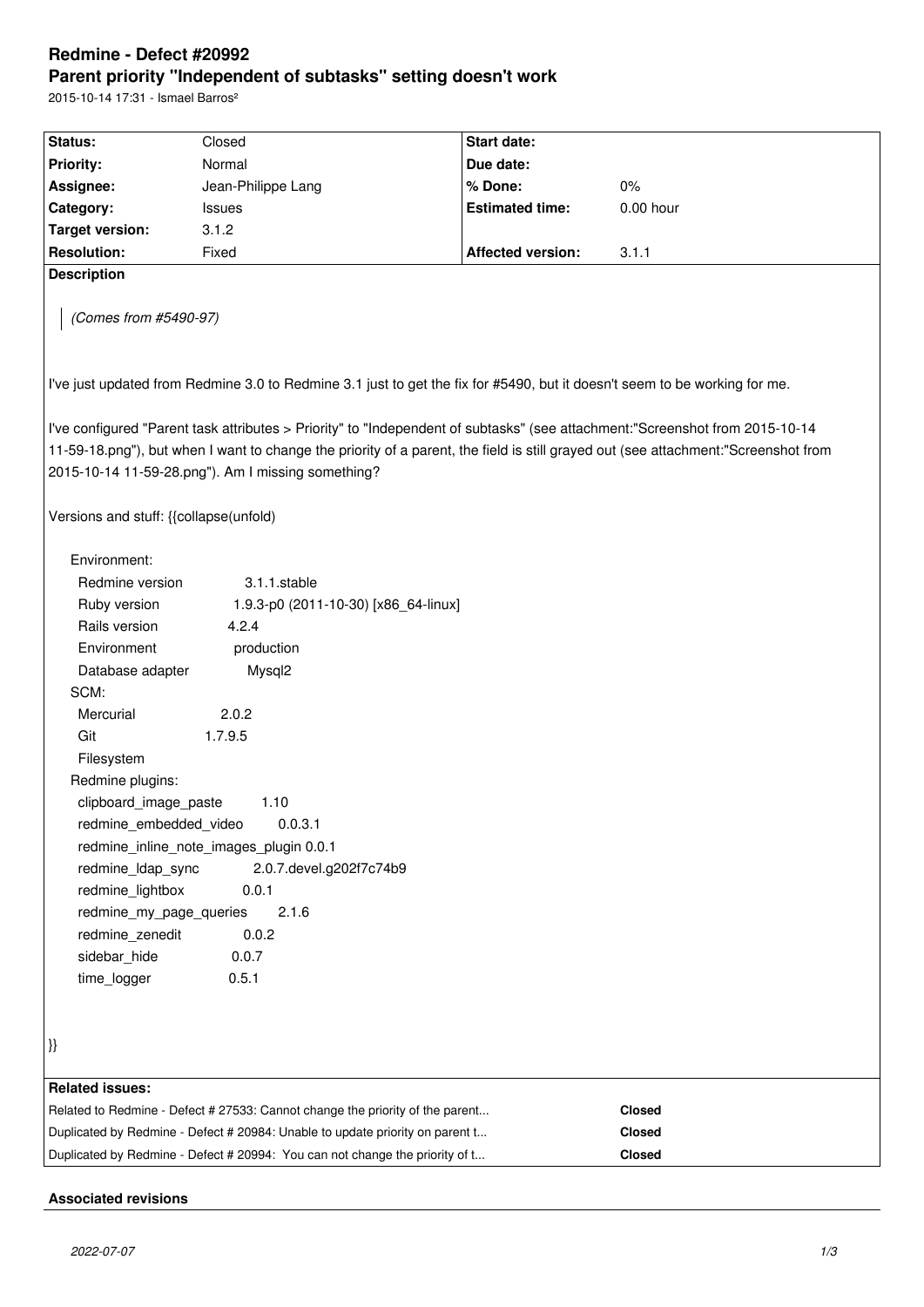# **Revision 14671 - 2015-10-14 20:07 - Jean-Philippe Lang**

Fixed that triority field is always disabled on parent tasks (#20992).

# **Revision 14804 - 2015-11-07 09:19 - Jean-Philippe Lang**

Merged r14671 (#20992).

# **History**

**#1 - 2015-10-14 17:35 - Deoren Moor**

*- File parent\_tasks\_attributes.png added*

I have the same issue here and I'm using the same settings:

parent\_tasks\_attributes.png

Installation details:

| Environment:        |                                    |
|---------------------|------------------------------------|
| Redmine version     | 3.1.1.stable.14618                 |
| Ruby version        | 1.9.3-p0 (2011-10-30) [i686-linux] |
| Rails version       | 4.2.4                              |
| Environment         | production                         |
| Database adapter    | Mysql <sub>2</sub>                 |
| SCM:                |                                    |
| Subversion          | 1.6.17                             |
| Git                 | 1.7.9.5                            |
| Filesystem          |                                    |
| Redmine plugins:    |                                    |
| no plugin installed |                                    |
|                     |                                    |

# **#2 - 2015-10-14 20:08 - Jean-Philippe Lang**

- *Status changed from New to Resolved*
- *Assignee set to Jean-Philippe Lang*
- *Target version set to 3.1.2*
- *Resolution set to Fixed*

Fixed in r14671

# **#3 - 2015-10-14 22:52 - Ismael Barros²**

Tested cherry-picking the change on top of branch 3.1-stable, works awesome, thanks!!

#### **#4 - 2015-10-15 15:44 - Deoren Moor**